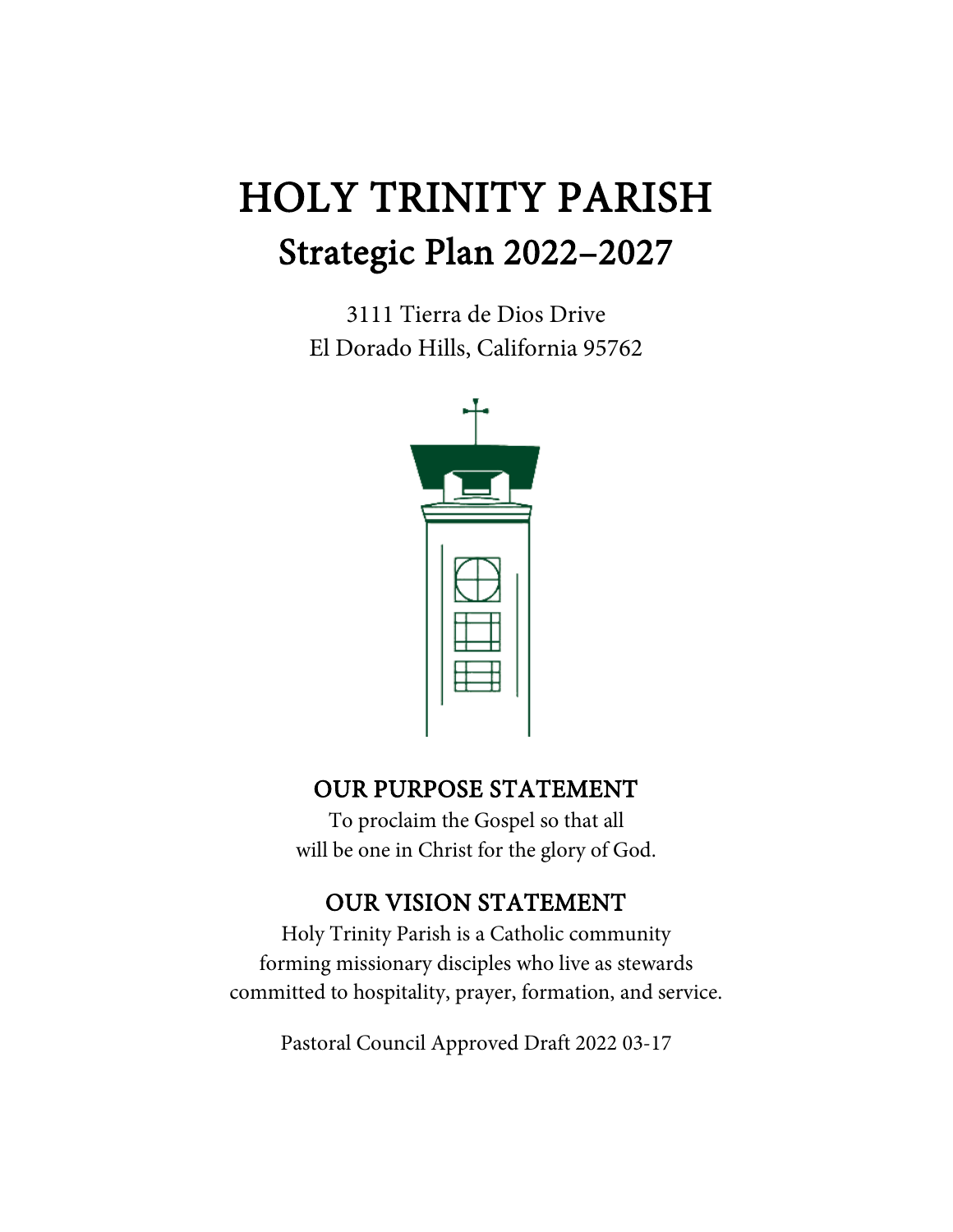# Table of Contents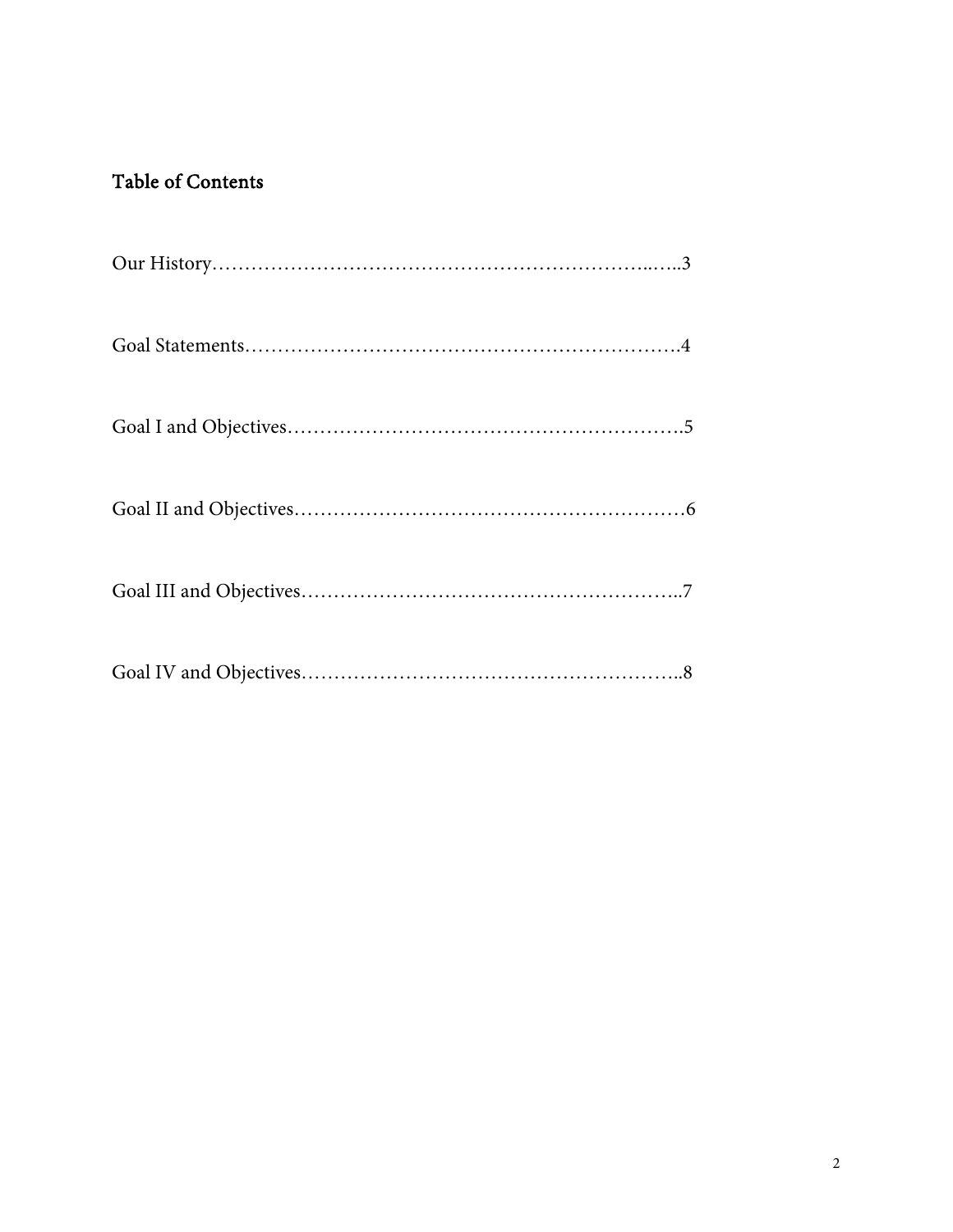## Our History

In 1992, a group of 600 people came together to form a new Catholic faith community in western El Dorado County.

They had no land, no church, and no buildings.

What they did have was a desire to share the Good News of Christ with all they encountered.

Today, that community is known as Holy Trinity Parish.

Now, thirty years since its founding, Holy Trinity Parish has grown to be a vibrant, Christ-centered community of more than 1,000 households.

Although idyllically set high on a hill, what makes this parish truly special is the people who make up our community — generous stewards who have made a deliberate decision to live as missionary disciples of Jesus Christ.

But we also look to the future.

We know that investing in our parish, our ministries, and our people is critical to our vision of forming missionary disciples who live as stewards committed to [hospitality,](https://www.holytrinityparish.org/connect) [prayer,](https://www.holytrinityparish.org/prayer) [formation,](https://www.holytrinityparish.org/formation) and [service.](https://www.holytrinityparish.org/serve)

We want everyone to experience the joy and peace that comes from [knowing](https://www.holytrinityparish.org/) Christ.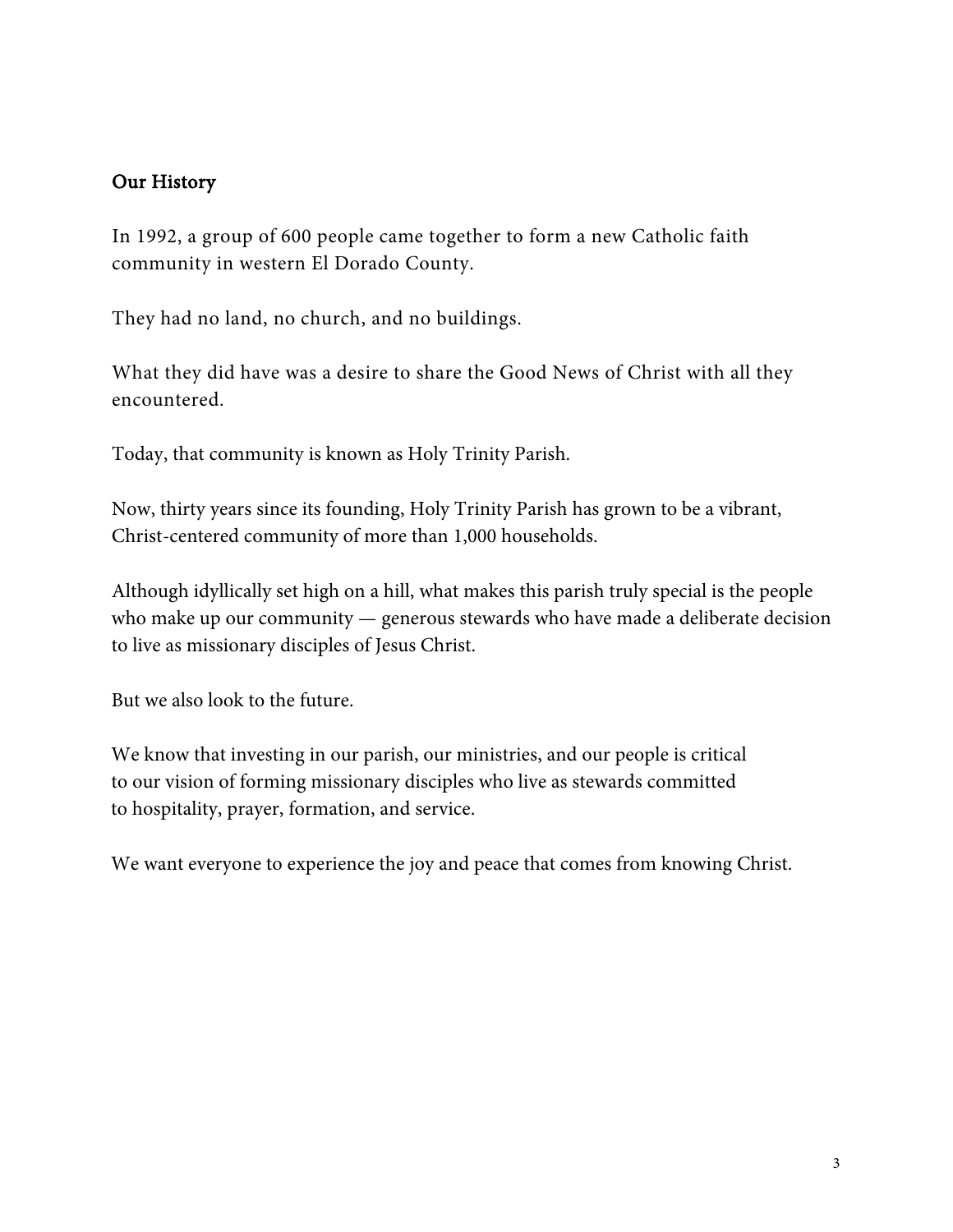# Goal Statements

#### Goal I

Build engaging and supportive ministries where youth and young adults develop and grow in a personal relationship with God, the Church, and its mission.

# Goal II

Provide ways for young families to grow together while developing their relationship with God through active participation in parish life, faith formation, stewardship, and prayer.

# Goal III

Engage people who are socially or spiritually alone by accompanying and ministering to them with fellowship, pastoral care, and spiritual formation.

#### Goal IV

Expand our evangelization efforts to the broader community that is not active in the Catholic Church.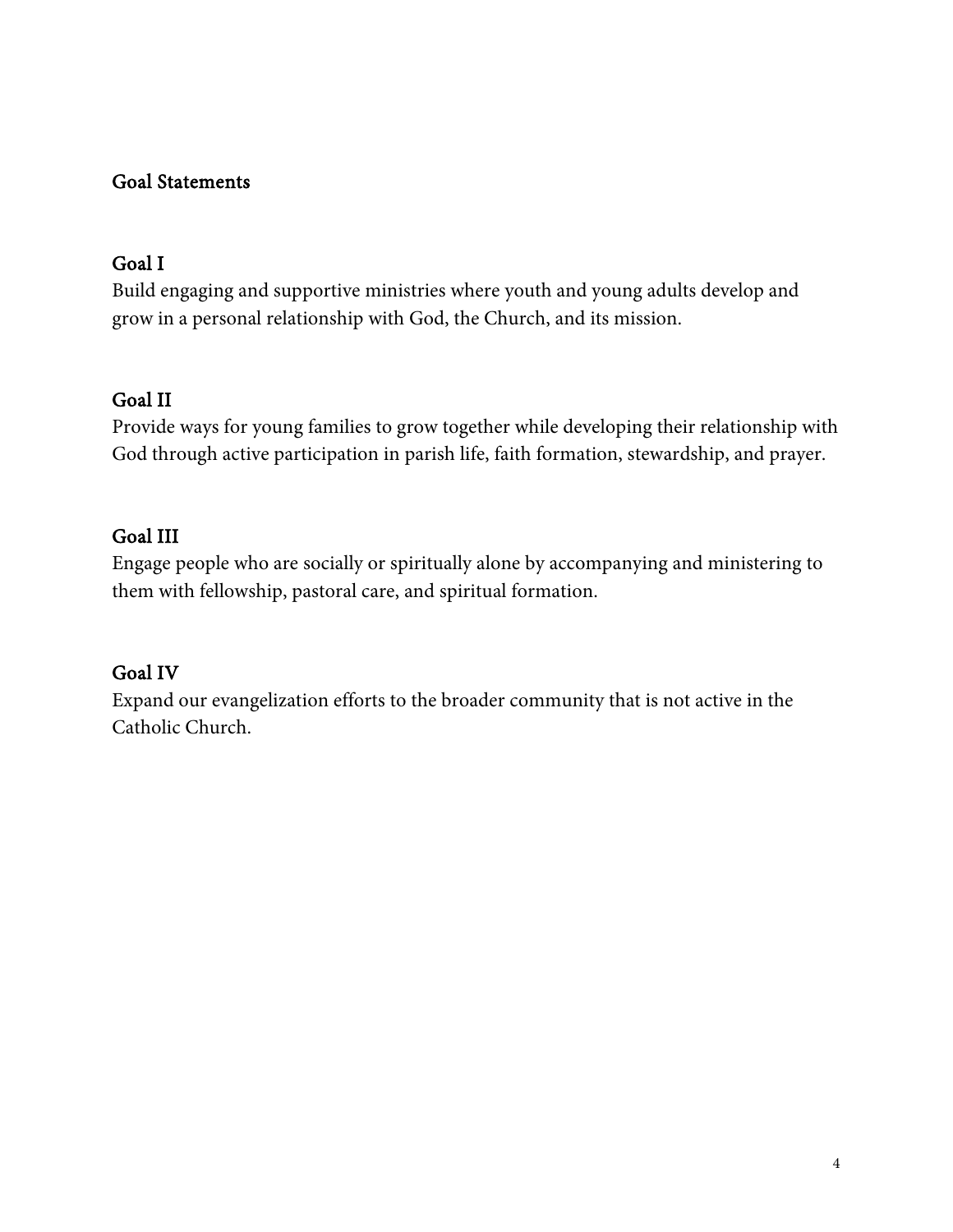# Goal I

Build engaging and supportive ministries where youth and young adults develop and grow in a personal relationship with God, the Church, and its mission.

Objectives for Goal I

# For Middle School Ministry

- 1. Ongoing recruitment of catechists for Confirmation Team.
- 2. Provide formation opportunities for Confirmation catechists, parents, and sponsors.
- 3. Engage parents and sponsors to assist with service projects, ministry hours, retreat, Fired Up!
- 4. Focus on pastoral accompaniment of sacramental candidates and their families.
- 5. Focus on Christian service as a way of life.
- 6. Follow up on all stewardship forms that mention interest in helping with middle school ministry

#### For High School Ministry

- 1. Organize a group of adults to pray daily on their own and weekly together for our youth.
- 2. Organize a group of adults to provide a monthly event for high school students.
- 3. Gather adults to determine what successful youth ministry at Holy Trinity looks like, determine resources necessary for that to happen, and assess the feasibility of implementation.

#### For Young Adult Ministry

- 1. Reach out to students and a college staff member at Folsom Lake College and invite them to develop a student campus club to engage in Catholic Christian activities.
- 2. Promote and support the existing young adult ministry within the parish.
- 3. Organize a group of young adults to pray and discern the needs of young adults in our community today.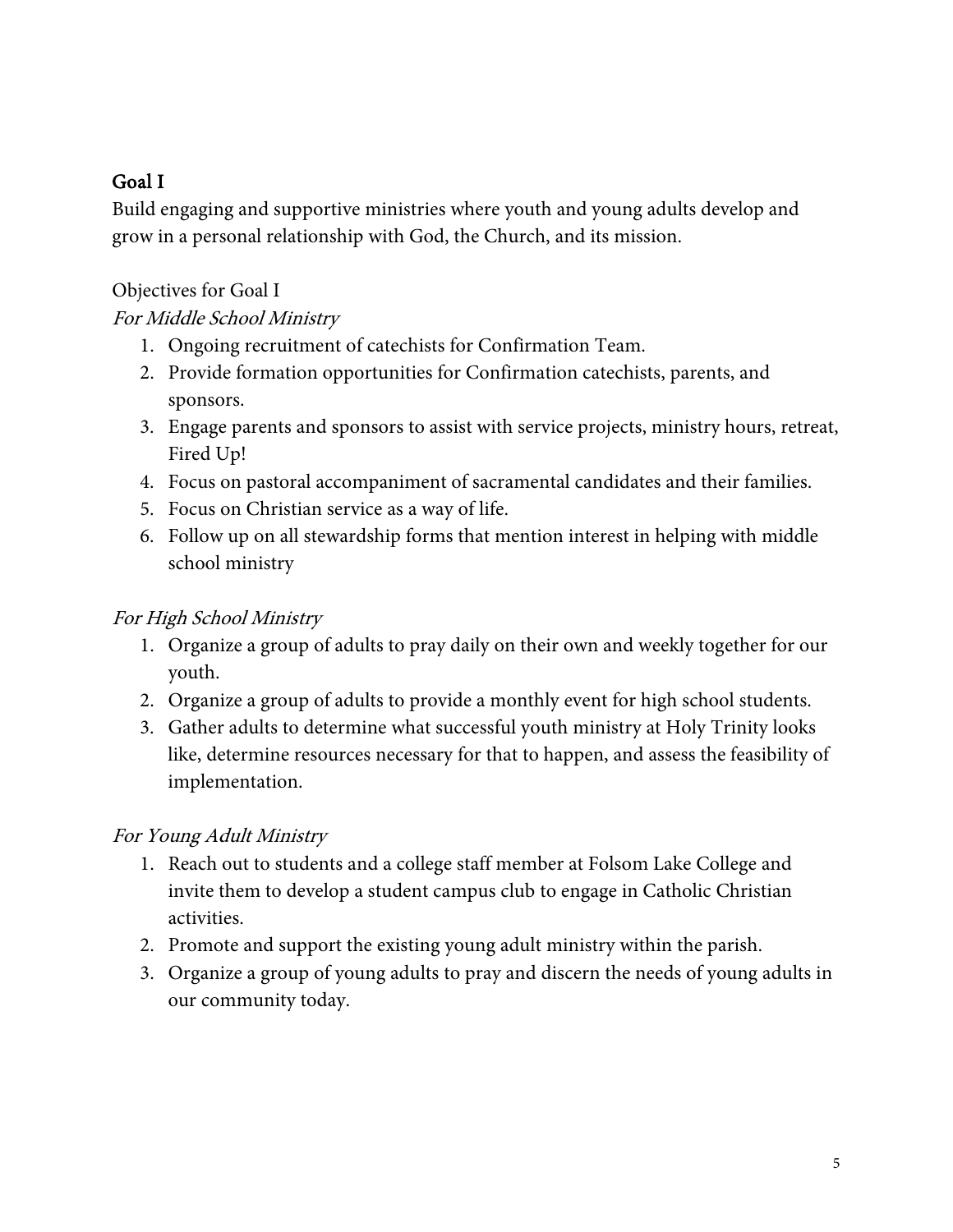# Goal II

Provide ways for young families to grow together while developing their relationship with God through active participation in parish life, faith formation, stewardship, and prayer.

Objectives for Goal II

- 1. Develop and facilitate programs for married couples to help them enrich their marriages through prayer, spiritual growth, communication, and problem resolution.
- 2. Encourage growth in the parish marriage ministry and scheduled meetings and social gatherings for newly married couples, couples with small children, and couples with older children.
- 3. Advertise and encourage participation in Blessing of Marriages during National Marriage Week.
- 4. Advertise and encourage participation in the Alpha Marriage programs.
- 5. Reintroduce Stewardship to young families to encourage an increase of at least 10% in new sign-ups by families as stewards with participation in at least one new parish ministry.
	- a. Holy Trinity School Ministry families
	- b. Holy Trinity Faith Formation families
- 6. Periodically sponsor Financial Peace University.
- 7. Develop and promote social and spiritual activities for families with young children.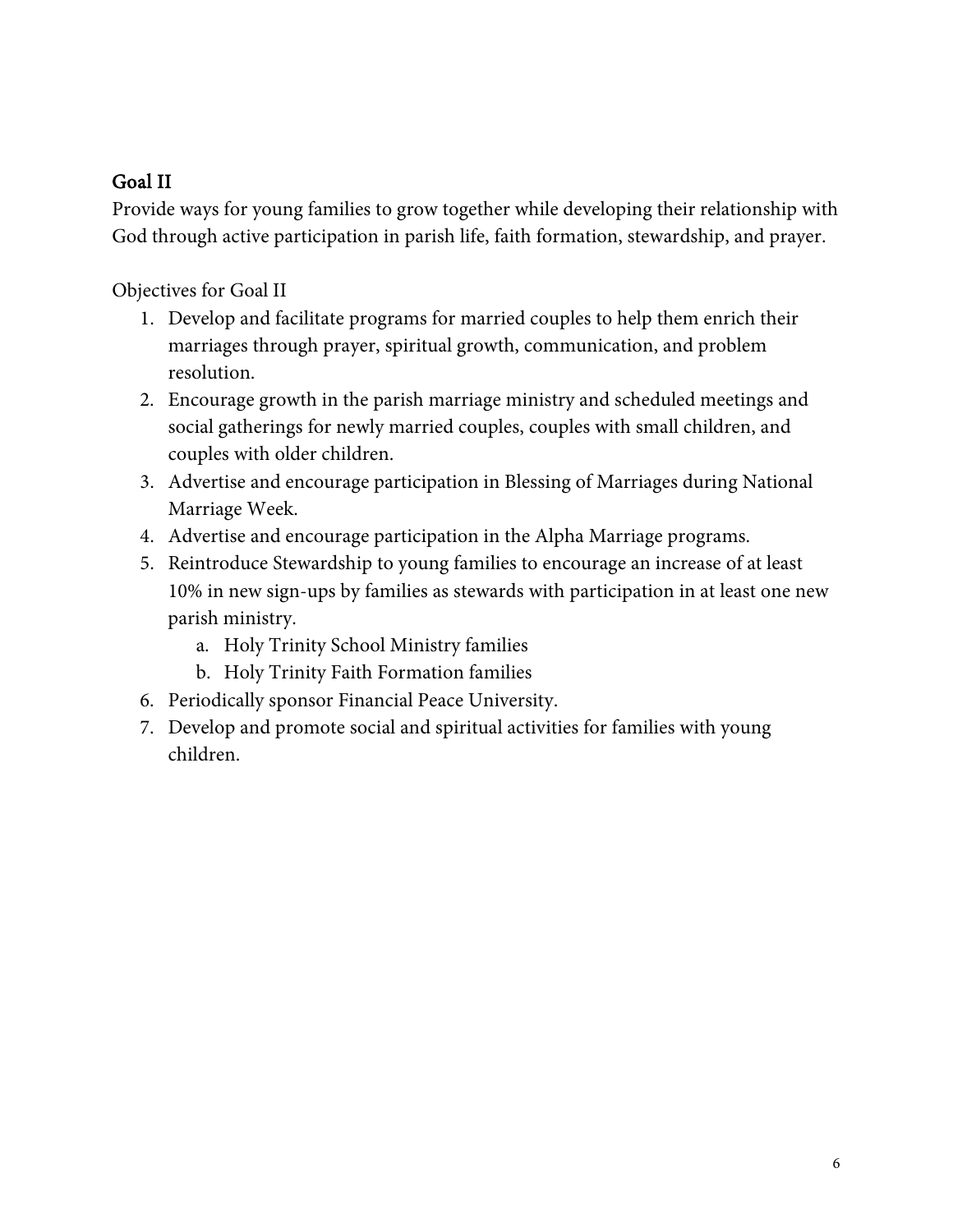## Goal III

Engage people who are socially or spiritually alone by accompanying and ministering to them with fellowship, pastoral care, and spiritual formation.

#### Objectives for Goal III

#### For those who are divorced or separated

- 1. Rebuild a ministry for the divorced or separated.
- 2. Recruit a parishioner who is or has been divorced and who is interested in learning how to minister to divorced and separated parishioners; and who is willing to lead such a ministry.
- 3. Schedule a meeting to invite divorced and separated parishioners to attend an information night to determine interest.
- 4. Provide opportunities for participation in spiritual enrichment such as the Tuesday morning Faith Partners group.

#### For those who have lost a loved one

- 1. Provide periodic grief support gatherings and spiritual enrichment.
- 2. Maintain a list of parish families who have lost a loved one within the past 12 months.
- 3. Send a card to those who have lost a loved one on the annual date of their passing.

#### For those who are alone spiritually

- 1. Provide opportunities for participation in spiritual enrichment.
	- a. Continue the Tuesday morning Faith Partners group.
	- b. Research the potential for small Christian community-like groups for seniors living in over 55 communities and provide gatherings for scripture study, discussion, and prayer.